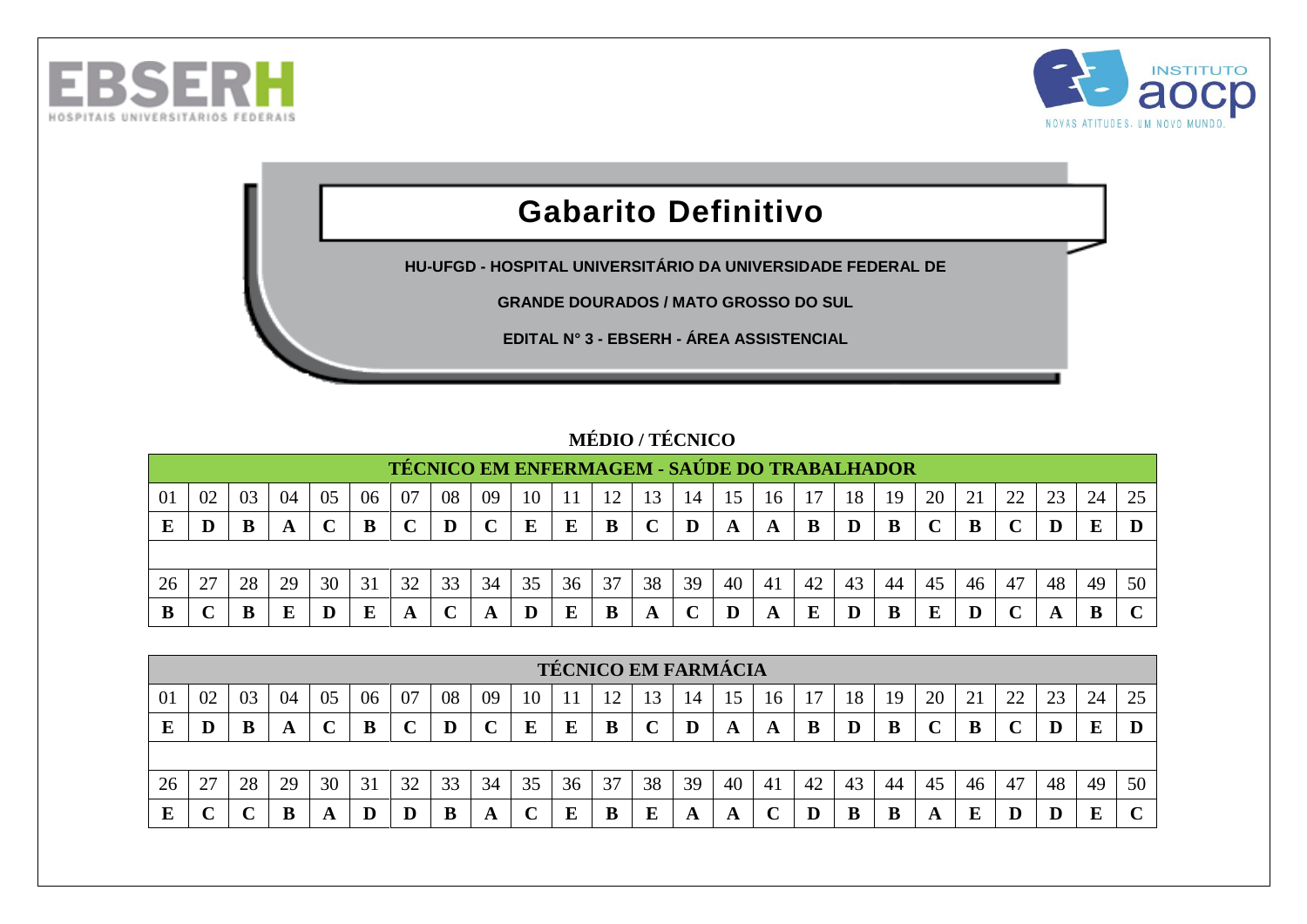|    |    |    |    |    |    |    |    |              | TÉCNICO EM LABORATÓRIO DE PATOLOGIA CLÍNICA |    |    |    |    |    |    |    |    |    |              |    |              |    |    |    |
|----|----|----|----|----|----|----|----|--------------|---------------------------------------------|----|----|----|----|----|----|----|----|----|--------------|----|--------------|----|----|----|
| 01 | 02 | 03 | 04 | 05 | 06 | 07 | 08 | 09           | 10                                          |    |    |    | 14 | 15 | 16 |    | 18 | 19 | 20           |    | 22           | 23 | 24 | 25 |
| E  |    | B  |    |    | B  |    | D  | $\mathbf{C}$ | E                                           | E  | B  |    | D  | A  | A  |    | D  | B  | $\mathbf{C}$ | B  | $\mathbf{C}$ | D  | E  |    |
|    |    |    |    |    |    |    |    |              |                                             |    |    |    |    |    |    |    |    |    |              |    |              |    |    |    |
| 26 |    | 28 | 29 | 30 | 31 | 32 | 33 | 34           | 35                                          | 36 | 37 | 38 | 39 | 40 | 41 | 42 | 43 | 44 | 45           | 46 | 47           | 48 | 49 | 50 |
| В  |    |    |    | Б  |    |    | A  |              | E                                           |    | A  |    | D  | Е  |    |    |    |    | A            | E  |              |    |    |    |

|    |    |    |    |    |    |    |    |    |    |    |    |               | <b>TÉCNICO EM RADIOLOGIA</b> |    |    |    |    |    |    |    |    |    |    |    |
|----|----|----|----|----|----|----|----|----|----|----|----|---------------|------------------------------|----|----|----|----|----|----|----|----|----|----|----|
| 01 | 02 | 03 | 04 | 05 | 06 | 07 | 08 | 09 | 10 |    | 12 | $\mathcal{R}$ | 14                           | 15 | 16 |    | 18 | 19 | 20 | ∠⊥ | 22 |    | 24 | 25 |
|    | D  |    | A  |    | B  |    |    |    | E  |    | В  |               |                              | A  | A  |    | D  |    |    | В  |    |    |    |    |
|    |    |    |    |    |    |    |    |    |    |    |    |               |                              |    |    |    |    |    |    |    |    |    |    |    |
| 26 | 27 | 28 | 29 | 30 | 31 | 32 | 33 | 34 | 35 | 36 | 37 | 38            | 39                           | 40 | 41 | 42 | 43 | 44 | 45 | 46 | 47 | 48 | 49 | 50 |
| A  | E  | Ľ  | D  |    | B  |    |    |    |    |    | D  |               |                              | A  | A  | B  |    |    |    |    | E  |    |    |    |

## **SUPERIOR**

|     |         |    |    |    |    |    |    |      |    | <b>ASSISTENTE SOCIAL</b> |    |    |    |    |     |    |    |    |    |            |    |          |    |         |
|-----|---------|----|----|----|----|----|----|------|----|--------------------------|----|----|----|----|-----|----|----|----|----|------------|----|----------|----|---------|
| -01 | 02      | 03 | 04 | 05 | 06 | 07 | 08 | 09   | 10 |                          | ി  | 13 | 14 |    | 16  |    | 18 | 19 | 20 | $\angle 1$ | 22 | າາ<br>23 | 24 | 25      |
| В   | $\bf D$ |    | B  |    | D  | A  | E  | دلله | B  | D                        | A  | Ю  | E  |    |     |    | B  |    | A  |            |    |          |    | Б<br>P. |
|     |         |    |    |    |    |    |    |      |    |                          |    |    |    |    |     |    |    |    |    |            |    |          |    |         |
| 26  | 27      | 28 | 29 | 30 | 31 | 32 | 33 | 34   | 35 | 36                       | 37 | 38 | 39 | 40 | -41 | 42 | 43 | 44 | 45 | 46         | 47 | 48       | 49 | 50      |
| A   | A       |    |    |    | A  | A  |    | B    | B  |                          | E  |    | E  |    | A   |    | E  |    |    |            | w. |          | ш  | D       |

|    |    |    |    |    |    |    |    |    |          |    |    | <b>BIÓLOGO</b> |    |    |        |    |    |    |        |    |    |    |    |    |
|----|----|----|----|----|----|----|----|----|----------|----|----|----------------|----|----|--------|----|----|----|--------|----|----|----|----|----|
| 01 | 02 | 03 | 04 | 05 | 06 | 07 | 08 | 09 | 10       |    |    | 13             | 14 | 15 | 16     |    | 18 | 19 | 20     |    | 22 | 23 | 24 | 25 |
| B  |    |    | B  |    | D  | A  | E  |    | B        | B  | A  | D              | E  |    | $\sim$ | D  | B  |    | A      | В  | ≖  |    | A  | ┳  |
|    |    |    |    |    |    |    |    |    |          |    |    |                |    |    |        |    |    |    |        |    |    |    |    |    |
| 26 | 27 | 28 | 29 | 30 | 31 | 32 | 33 | 34 | 35       | 36 | 37 | 38             | 39 | 40 | -41    | 42 | 43 | 44 | 45     | 46 | 47 | 48 | 49 | 50 |
| A  | ັ  |    | E  |    | B  |    | D  | A  | $\bf{D}$ |    | E  |                | A  | E  | E      |    | E  |    | D<br>D |    |    | D  |    |    |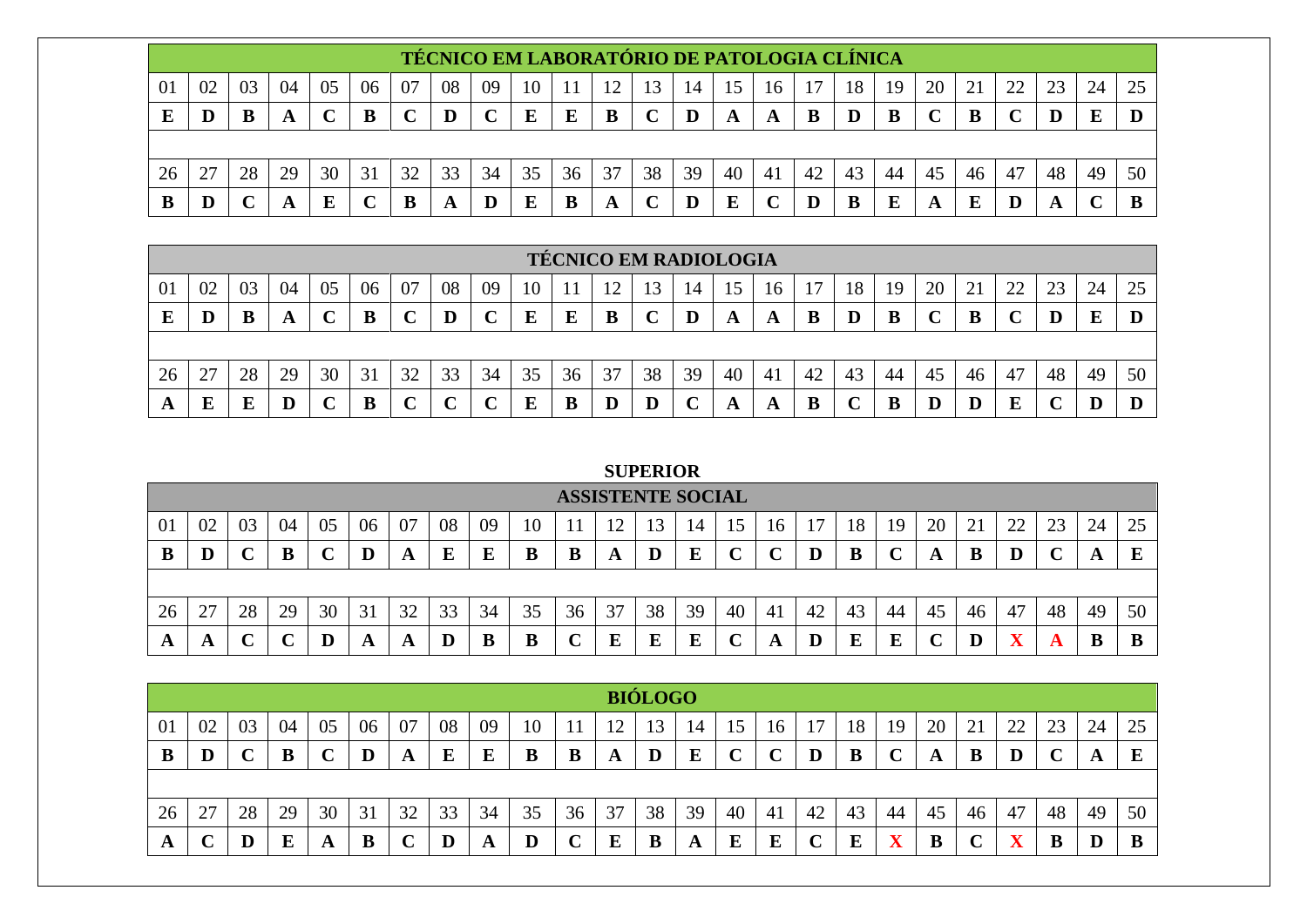|    |    |    |    |    |    |    |    |    |    |    | <b>BIOMÉDICO</b> |    |                 |    |    |    |    |    |    |    |    |    |    |         |
|----|----|----|----|----|----|----|----|----|----|----|------------------|----|-----------------|----|----|----|----|----|----|----|----|----|----|---------|
| 01 | 02 | 03 | 04 | 05 | 06 | 07 | 08 | 09 | 10 |    |                  | 13 | $\overline{14}$ | 15 | 16 |    | 18 | 19 | 20 | ∠⊥ | 22 | 23 | 24 | 25      |
| B  | D  |    |    |    |    | A  | E  | E  |    | B  | A                |    | E               |    |    | D  | B  |    | A  |    | D  |    | A  | Б<br>P, |
|    |    |    |    |    |    |    |    |    |    |    |                  |    |                 |    |    |    |    |    |    |    |    |    |    |         |
| 26 | 27 | 28 | 29 | 30 | 31 | 32 | 33 | 34 | 35 | 36 | 37               | 38 | 39              | 40 | 41 | 42 | 43 | 44 | 45 | 46 | 47 | 48 | 49 | 50      |
| D  | D  |    |    | E  | B  |    | A  |    |    |    | B                | A  | ы               |    | B  |    | A  |    | E  |    |    |    | E  | B       |

|    |    |    |    |    |    |    |    |    |             |    |                | <b>CIRURGIÃO DENTISTA</b> |    |    |        |    |    |    |    |    |            |    |    |                   |
|----|----|----|----|----|----|----|----|----|-------------|----|----------------|---------------------------|----|----|--------|----|----|----|----|----|------------|----|----|-------------------|
| 01 | 02 | 03 | 04 | 05 | 06 | 07 | 08 | 09 | 10          |    | $\overline{1}$ |                           |    |    | 16     |    | 18 | 19 | 20 | 21 | つつ<br>ے بے | 23 | 24 | 25                |
| B  |    |    |    |    | D  | A  | E  | E  | B           | B  | A              |                           | E  |    | $\sim$ |    | B  |    | A  | B  |            |    |    | E                 |
|    |    |    |    |    |    |    |    |    |             |    |                |                           |    |    |        |    |    |    |    |    |            |    |    |                   |
| 26 | 27 | 28 | 29 | 30 | 31 | 32 | 33 | 34 | 35          | 36 | 37             | 38                        | 39 | 40 | 41     | 42 | 43 | 44 | 45 | 46 | 47         | 48 | 49 | 50                |
|    | B  |    |    |    | E  |    | A  |    | $\mathbf D$ |    |                |                           | D  |    |        |    | A  | В  | A  | B  |            |    |    | $\mathbf{v}$<br>л |

|    |           |    |    |    |        |    |    |    | <b>ENFERMEIRO - ASSISTENCIAL</b> |    |    |    |    |    |    |    |    |    |    |    |    |    |    |             |
|----|-----------|----|----|----|--------|----|----|----|----------------------------------|----|----|----|----|----|----|----|----|----|----|----|----|----|----|-------------|
| 01 | 02        | 03 | 04 | 05 | 06     | 07 | 08 | 09 | 10                               |    |    |    | 14 | 15 | 16 |    | 18 | 19 | 20 |    | 22 | 23 | 24 | 25          |
|    |           |    |    |    |        | A  | E  |    | В                                | B  | A  | Ð  | E  |    | ╰  |    | B  |    | A  |    |    |    |    | E           |
|    |           |    |    |    |        |    |    |    |                                  |    |    |    |    |    |    |    |    |    |    |    |    |    |    |             |
| 26 | 27<br>ا ت | 28 | 29 | 30 | 31     | 32 | 33 | 34 | 35                               | 36 | 37 | 38 | 39 | 40 | 41 | 42 | 43 | 44 | 45 | 46 | 47 | 48 | 49 | 50          |
|    |           |    | E  |    | $\sim$ |    |    |    | B                                |    | E  |    | D  | A  | B  | A  | B  |    |    |    |    |    |    | $\sim$<br>◡ |

|    |    |    |    |    |    |    |    |    | <b>ENFERMEIRO - CARDIOLOGIA</b> |    |    |         |    |    |    |    |    |    |    |    |               |    |    |    |
|----|----|----|----|----|----|----|----|----|---------------------------------|----|----|---------|----|----|----|----|----|----|----|----|---------------|----|----|----|
| 01 | 02 | 03 | 04 | U5 | 06 | 07 | 08 | 09 | 10                              |    |    |         | 14 |    | 16 |    | 18 | 19 | 20 | ΖI | $\mathcal{D}$ | 23 | 24 | 25 |
| в  | D  |    | B  |    |    | A  |    |    |                                 | В  | A  | $\bf D$ | E  |    |    |    | B  |    | A  | в  |               |    | A  |    |
|    |    |    |    |    |    |    |    |    |                                 |    |    |         |    |    |    |    |    |    |    |    |               |    |    |    |
| 26 | 27 | 28 | 29 | 30 | 31 | 32 | 33 | 34 | 35                              | 36 | 37 | 38      | 39 | 40 | 41 | 42 | 43 | 44 | 45 | 46 | 47            | 48 | 49 | 50 |
|    |    |    | B  |    | E  | A  |    | A, | $\overline{\mathbf{x}}$         | A  | E  | IJ      | B  | A  |    |    | D  |    | A  |    | B             |    | E  |    |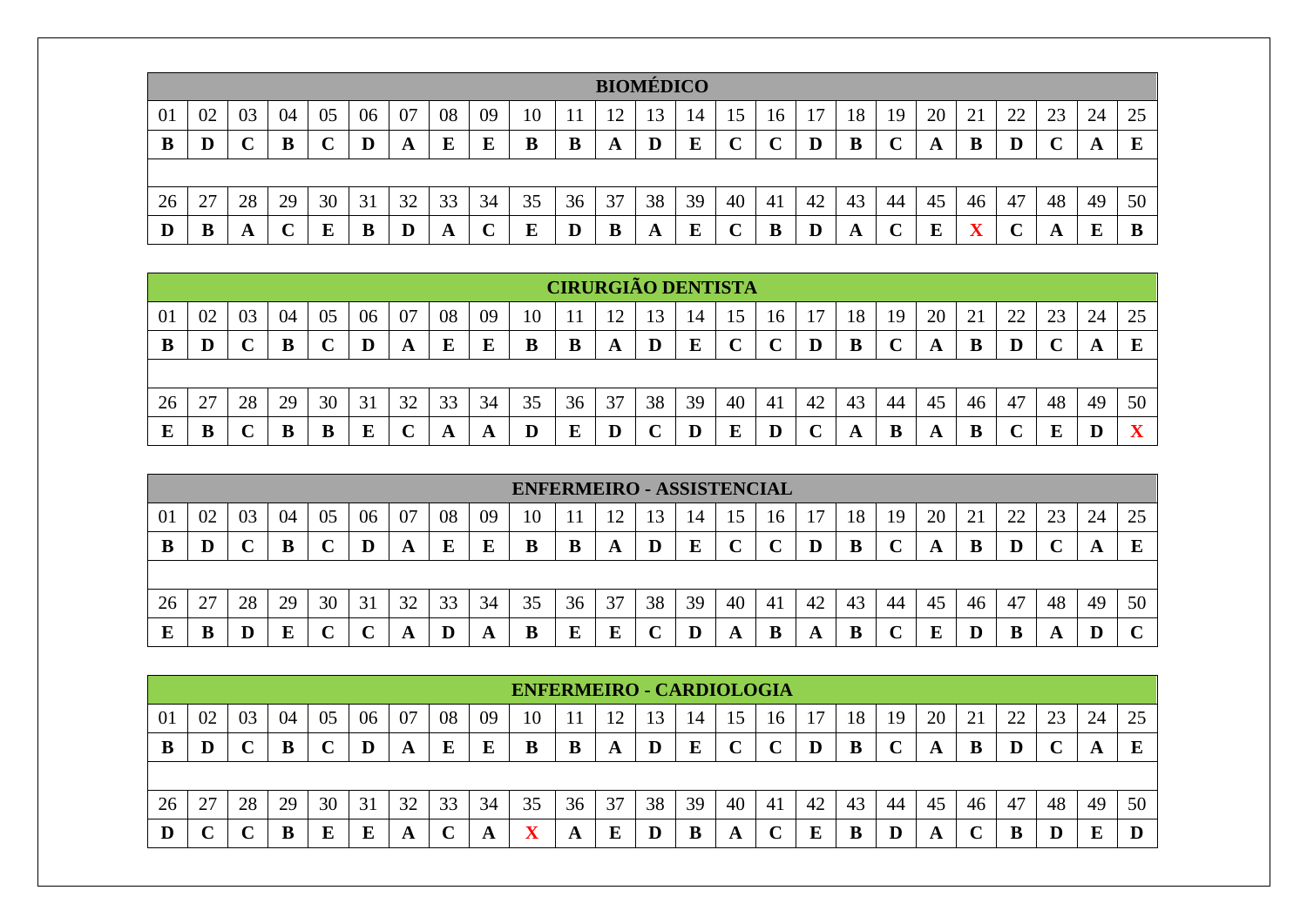|    |                                                                                                                                  |    |    |    |    |    |    |    |    |    | <b>ENFERMEIRO - NEFROLOGIA</b> |    |    |    |    |    |    |    |    |    |    |    |    |    |
|----|----------------------------------------------------------------------------------------------------------------------------------|----|----|----|----|----|----|----|----|----|--------------------------------|----|----|----|----|----|----|----|----|----|----|----|----|----|
| 01 | 08<br>20<br>05<br>06<br>22<br>04<br>07<br>09<br>23<br>24<br>02<br>18<br>25<br>19<br>21<br>10<br>15<br>14<br>16<br>$\overline{1}$ |    |    |    |    |    |    |    |    |    |                                |    |    |    |    |    |    |    |    |    |    |    |    |    |
| B  |                                                                                                                                  |    | B  |    | D  | A  | E  | E  | B  | В  | A                              | D  | E  |    | ◡  |    | B  |    | A  |    | D  |    |    |    |
|    |                                                                                                                                  |    |    |    |    |    |    |    |    |    |                                |    |    |    |    |    |    |    |    |    |    |    |    |    |
| 26 | n<br>∼                                                                                                                           | 28 | 29 | 30 | 31 | 32 | 33 | 34 | 35 | 36 | 37                             | 38 | 39 | 40 | 41 | 42 | 43 | 44 | 45 | 46 | 47 | 48 | 49 | 50 |
|    | A                                                                                                                                |    | B  |    | D  | B  | A  |    | A  | A  | D                              |    | D  |    | B  |    |    | B  | E  |    |    |    | E  | ш  |

|    |    |    |    |    |    |    |    |    |    |    | <b>ENFERMEIRO - ONCOLOGIA</b> |    |    |    |    |    |    |    |    |    |    |    |    |    |
|----|----|----|----|----|----|----|----|----|----|----|-------------------------------|----|----|----|----|----|----|----|----|----|----|----|----|----|
| 01 | 02 | 03 | 04 | 05 | 06 | 07 | 08 | 09 | 10 |    |                               |    | 14 |    | 16 |    | 18 | 19 | 20 |    | 22 | 23 | 24 | 25 |
| B  |    |    |    |    | D  |    | E  | E  | B  |    | A                             | D  | E  |    | ◡  | D  | В  |    |    |    | D  |    |    | E  |
|    |    |    |    |    |    |    |    |    |    |    |                               |    |    |    |    |    |    |    |    |    |    |    |    |    |
| 26 | 27 | 28 | 29 | 30 | 31 | 32 | 33 | 34 | 35 | 36 | 37                            | 38 | 39 | 40 | 41 | 42 | 43 | 44 | 45 | 46 | 47 | 48 | 49 | 50 |
|    | A  |    |    |    |    |    |    |    |    | A  |                               |    |    | A  | A  | IJ | B  |    |    |    |    | A  | Е  |    |

|    |    |    |    |    |    |    |    |    | <b>ENFERMEIRO - SAÚDE DA CRIANÇA E DO ADOLESCENTE</b> |    |    |    |    |     |    |    |    |    |    |    |    |    |    |    |
|----|----|----|----|----|----|----|----|----|-------------------------------------------------------|----|----|----|----|-----|----|----|----|----|----|----|----|----|----|----|
| 01 | 02 | 03 | 04 | 05 | 06 | 07 | 08 | 09 | 10                                                    |    |    | 3  | 14 | כ ו | 16 |    | 18 | 19 | 20 |    |    |    | 24 |    |
| B  |    |    |    |    |    |    |    |    | в                                                     | B  | A  | D  | E  |     |    |    | B  |    |    |    |    |    |    |    |
|    |    |    |    |    |    |    |    |    |                                                       |    |    |    |    |     |    |    |    |    |    |    |    |    |    |    |
| 26 |    | 28 | 29 | 30 | 31 | 32 | 33 | 34 | 35                                                    | 36 | 37 | 38 | 39 | 40  | 41 | 42 | 43 | 44 | 45 | 46 | 47 | 48 | 49 | 50 |
|    | E  |    | A  |    |    | A  |    |    |                                                       |    | E  |    | A  |     |    | A  |    |    |    |    |    |    |    |    |

|    |    |    |    |    |    |    |    |    | <b>ENFERMEIRO - SAÚDE INDÍGENA</b> |    |    |    |         |    |    |    |    |    |    |    |    |    |    |    |
|----|----|----|----|----|----|----|----|----|------------------------------------|----|----|----|---------|----|----|----|----|----|----|----|----|----|----|----|
| 01 | 02 | 03 | 04 | 05 | 06 | 07 | 08 | 09 | 10                                 |    |    |    |         | L5 | 16 | 17 | 18 | 19 | 20 |    | 22 | 23 | 24 | 25 |
| В  |    |    | B  |    | D  | A  | E  |    |                                    |    | A  | D  | E       |    | ◡  |    | B  |    | A  |    | D  |    |    | E  |
|    |    |    |    |    |    |    |    |    |                                    |    |    |    |         |    |    |    |    |    |    |    |    |    |    |    |
| 26 | 27 | 28 | 29 | 30 | 31 | 32 | 33 | 34 | 35                                 | 36 | 37 | 38 | 39      | 40 | 41 | 42 | 43 | 44 | 45 | 46 | 47 | 48 | 49 | 50 |
|    |    |    | E  |    |    |    | A  | B  | D                                  |    | B  | B  | $\bf D$ | A  | A  | E  |    |    | E  |    | E  | A  | E  |    |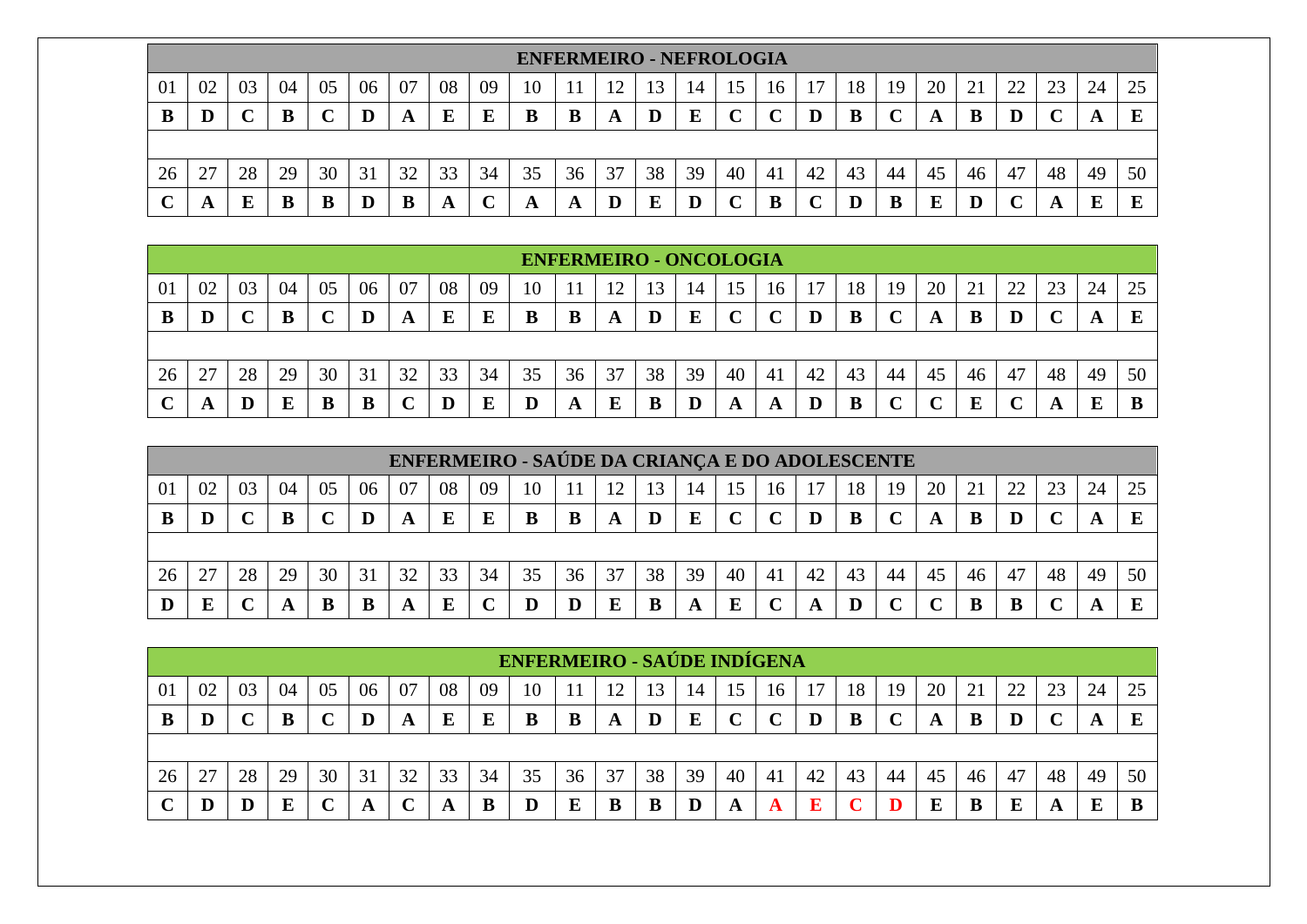|    |    |    |    |    |    |    |    |    | <b>ENFERMEIRO - SAÚDE DA MULHER</b> |    |    |    |    |    |    |    |    |    |    |    |    |    |    |    |
|----|----|----|----|----|----|----|----|----|-------------------------------------|----|----|----|----|----|----|----|----|----|----|----|----|----|----|----|
| 01 | 02 | 03 | 04 | 05 | 06 | 07 | 08 | 09 | 10                                  |    |    | 13 | 14 | 15 | 16 |    | 18 | 19 | 20 | 21 | 22 | 23 | 24 | 25 |
|    |    |    | B  |    |    | A  | E  | E  | B                                   | B  | A  |    | E  |    |    |    | B  |    | A  | B  | D  |    |    |    |
|    |    |    |    |    |    |    |    |    |                                     |    |    |    |    |    |    |    |    |    |    |    |    |    |    |    |
| 26 | 27 | 28 | 29 | 30 | 31 | 32 | 33 | 34 | 35                                  | 36 | 37 | 38 | 39 | 40 | 41 | 42 | 43 | 44 | 45 | 46 | 47 | 48 | 49 | 50 |
|    |    |    | B  | E  |    |    | E  |    | B                                   |    | E  |    | ັ  |    | E  |    |    |    | B  |    | E  |    |    |    |

|    |    |    |    |    |    |    |    |    | <b>ENFERMEIRO - SAÚDE DO TRABALHADOR</b> |    |    |    |    |    |     |    |                       |    |    |    |    |    |    |    |
|----|----|----|----|----|----|----|----|----|------------------------------------------|----|----|----|----|----|-----|----|-----------------------|----|----|----|----|----|----|----|
| 01 | 02 | 03 | 04 | 05 | 06 | 07 | 08 | 09 | 10                                       |    |    |    | 14 |    |     |    |                       | 19 | 20 | 21 | 22 | 23 | 24 | 25 |
| В  | D  |    | B  |    | D  | A  | E  |    | B                                        | В  | A  |    |    |    |     | IJ | B                     |    | A  | В  |    |    | A  |    |
|    |    |    |    |    |    |    |    |    |                                          |    |    |    |    |    |     |    |                       |    |    |    |    |    |    |    |
| 26 | 27 | 28 | 29 | 30 | 31 | 32 | 33 | 34 | 35                                       | 36 | 37 | 38 | 39 | 40 | -41 | 42 | 43                    | 44 | 45 | 46 | 47 | 48 | 49 | 50 |
| Е  |    | n  |    |    | IJ |    |    |    | B                                        |    | A  | A  | B  | D  |     | E  | $\boldsymbol{\Gamma}$ |    | В  | A  | E  |    |    |    |

|    |    |    |    |    |    |    |    |    | <b>ENFERMEIRO - TERAPIA INTENSIVA</b> |    |    |    |    |              |    |    |    |    |    |    |    |    |    |    |
|----|----|----|----|----|----|----|----|----|---------------------------------------|----|----|----|----|--------------|----|----|----|----|----|----|----|----|----|----|
| 01 | 02 | 03 | 04 | 05 | 06 | 07 | 08 | 09 | 10                                    |    | 12 |    | 14 | 15           | 16 |    | 18 | 19 | 20 | 21 | つつ | 23 | 24 | 25 |
| B  |    |    | В  |    |    | A  | E  | E  | B                                     | B  | A  | D  | E  | $\mathbf{r}$ | ◡  | D  | B  |    | A  | B  | D  |    | A  | E  |
|    |    |    |    |    |    |    |    |    |                                       |    |    |    |    |              |    |    |    |    |    |    |    |    |    |    |
| 26 | 27 | 28 | 29 | 30 | 31 | 32 | 33 | 34 | 35                                    | 36 | 37 | 38 | 39 | 40           | 41 | 42 | 43 | 44 | 45 | 46 | 47 | 48 | 49 | 50 |
| ◡  | A  |    |    | B  | E  |    | в  |    |                                       |    | B  |    |    | Е            | A  | D  | A  | Ľ  | B  |    |    |    |    | D  |

|    |    |    |    |    |    |    |    |    |    |    | <b>ENFERMEIRO - VIGILÂNCIA</b> |    |    |    |     |    |    |    |    |                 |    |    |    |    |
|----|----|----|----|----|----|----|----|----|----|----|--------------------------------|----|----|----|-----|----|----|----|----|-----------------|----|----|----|----|
| 01 | 02 | 03 | 04 | 05 | 06 | 07 | 08 | 09 | 10 |    |                                | 13 | 14 | 15 | 16  |    | 18 | 19 | 20 | $\mathcal{L}^+$ |    | ີ  | 24 | 25 |
|    | D  |    | B  |    |    | A  | E  |    | B  | B  | A                              | D  | E  |    |     |    | B  |    |    | В               | D  |    | A  |    |
|    |    |    |    |    |    |    |    |    |    |    |                                |    |    |    |     |    |    |    |    |                 |    |    |    |    |
| 26 | 27 | 28 | 29 | 30 | 31 | 32 | 33 | 34 | 35 | 36 | 37                             | 38 | 39 | 40 | -41 | 42 | 43 | 44 | 45 | 46              | 47 | 48 | 49 | 50 |
|    |    |    |    |    | E  |    | В  |    | A  | IJ | E                              | A  |    |    |     |    |    |    |    | E               | A  |    |    |    |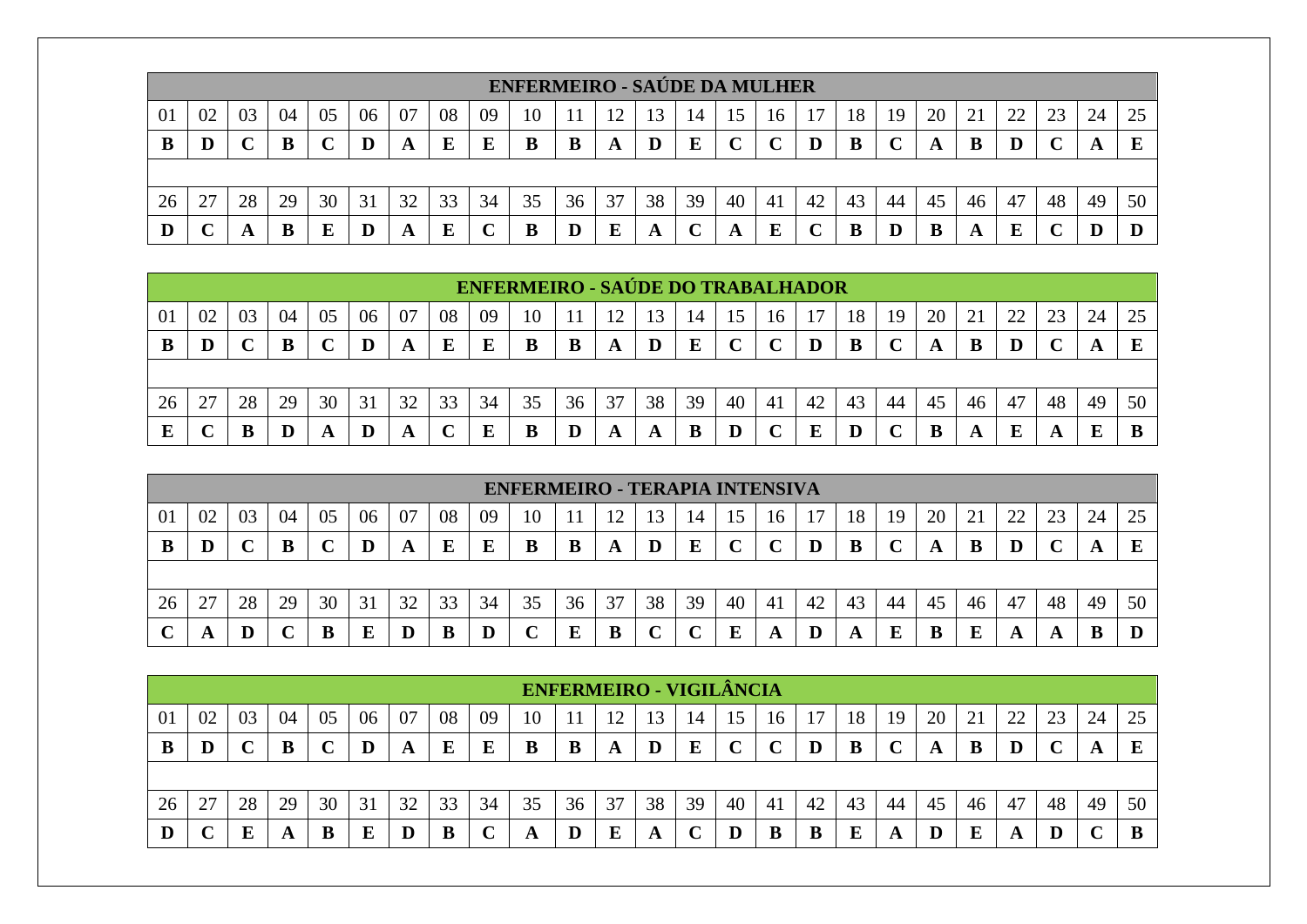|    |    |    |    |    |    |    |    |    |    |    | <b>FARMACÊUTICO</b> |    |    |    |             |    |    |    |    |    |    |    |    |    |
|----|----|----|----|----|----|----|----|----|----|----|---------------------|----|----|----|-------------|----|----|----|----|----|----|----|----|----|
| 01 | 02 | 03 | 04 | 05 | 06 | 07 | 08 | 09 | 10 |    |                     | 13 | 14 | 15 | 16          |    | 18 | 19 | 20 | 21 | 22 | 23 | 24 | 25 |
| B  |    |    |    |    | D  | A  | E  |    |    | В  | A                   |    | E  |    | $\mathbf C$ |    | B  |    | A  |    | D  |    | A  |    |
|    |    |    |    |    |    |    |    |    |    |    |                     |    |    |    |             |    |    |    |    |    |    |    |    |    |
| 26 | 27 | 28 | 29 | 30 | 31 | 32 | 33 | 34 | 35 | 36 | 37                  | 38 | 39 | 40 | 41          | 42 | 43 | 44 | 45 | 46 | 47 | 48 | 49 | 50 |
| A  |    |    | D  | E  | E  | B  | A  | D  | В  |    | ◡                   |    | A  |    | $\bf{D}$    | A  | E  | B  | B  |    |    |    |    | E  |

|    |    |    |    |    |    |    |    |          | FÍSICO - FÍSICA MÉDICA - RADIODIAGNÓSTICO |    |    |    |    |            |     |    |    |     |    |    |    |    |    |    |
|----|----|----|----|----|----|----|----|----------|-------------------------------------------|----|----|----|----|------------|-----|----|----|-----|----|----|----|----|----|----|
| 01 | 02 | 03 | 04 | 05 | 06 | 07 | 08 | 09       | 10                                        |    |    |    |    |            | 16  |    | 18 | -19 | 20 | 21 | 22 | 23 | 24 | 25 |
| В  | D  |    | B  |    |    | A  | E  | $\bf{E}$ | B                                         | B  | A  | D  | E  | $\sqrt{ }$ |     | D  | B  |     |    |    | D  |    |    |    |
|    |    |    |    |    |    |    |    |          |                                           |    |    |    |    |            |     |    |    |     |    |    |    |    |    |    |
| 26 | 27 | 28 | 29 | 30 | 31 | 32 | 33 | 34       | 35                                        | 36 | 37 | 38 | 39 | 40         | -41 | 42 | 43 | 44  | 45 | 46 | 47 | 48 | 49 | 50 |
|    |    |    |    |    |    |    |    |          |                                           |    |    |    | A  |            | A   |    | Е  | B   |    |    |    |    |    |    |

|    |    |    |    |    |    |    |    |    |    |    |    |    | <b>FISIOTERAPEUTA</b> |    |    |    |    |    |    |    |    |    |    |    |
|----|----|----|----|----|----|----|----|----|----|----|----|----|-----------------------|----|----|----|----|----|----|----|----|----|----|----|
| 01 | 02 | 03 | 04 | 05 | 06 | 07 | 08 | 09 | 10 |    |    |    | 14                    | 15 | 16 |    | 18 | 19 | 20 | 21 | 22 | 23 | 24 | 25 |
| В  | D  |    |    |    | D  | A  | E  | E  | B  |    | A  | D  | Ε                     |    |    |    | B  |    | A  | B  |    |    | A  |    |
|    |    |    |    |    |    |    |    |    |    |    |    |    |                       |    |    |    |    |    |    |    |    |    |    |    |
| 26 | 27 | 28 | 29 | 30 | 31 | 32 | 33 | 34 | 35 | 36 | 37 | 38 | 39                    | 40 | 41 | 42 | 43 | 44 | 45 | 46 | 47 | 48 | 49 | 50 |
| B  | D  | B  | B  |    |    |    | B  | A  | Ľ  | A  | B  |    | E                     |    | ▼  |    | D  | E  | A  | A  |    |    |    | л  |

|     |    |    |    |    |    |    |    |    | <b>FISIOTERAPEUTA - RESPIRATÓRIA</b> |    |    |    |    |    |    |    |    |    |    |    |    |    |    |    |
|-----|----|----|----|----|----|----|----|----|--------------------------------------|----|----|----|----|----|----|----|----|----|----|----|----|----|----|----|
| -01 | 02 | 03 | 04 | 05 | 06 | 07 | 08 | 09 | 10                                   |    |    |    | 14 | 15 | 16 |    | 18 | 19 | 20 |    | 22 |    | 24 |    |
|     | D  |    | B  |    |    | A  | E  | E  | B                                    |    | A  |    | E  |    |    |    | B  |    |    | в  |    |    |    |    |
|     |    |    |    |    |    |    |    |    |                                      |    |    |    |    |    |    |    |    |    |    |    |    |    |    |    |
| 26  | 27 | 28 | 29 | 30 | 31 | 32 | 33 | 34 | 35                                   | 36 | 37 | 38 | 39 | 40 | 41 | 42 | 43 | 44 | 45 | 46 | 47 | 48 | 49 | 50 |
|     | E  |    | B  |    |    | A  | B  |    | E                                    | B  |    | A  | B  |    | E  |    |    | E  |    | B  | A  |    |    |    |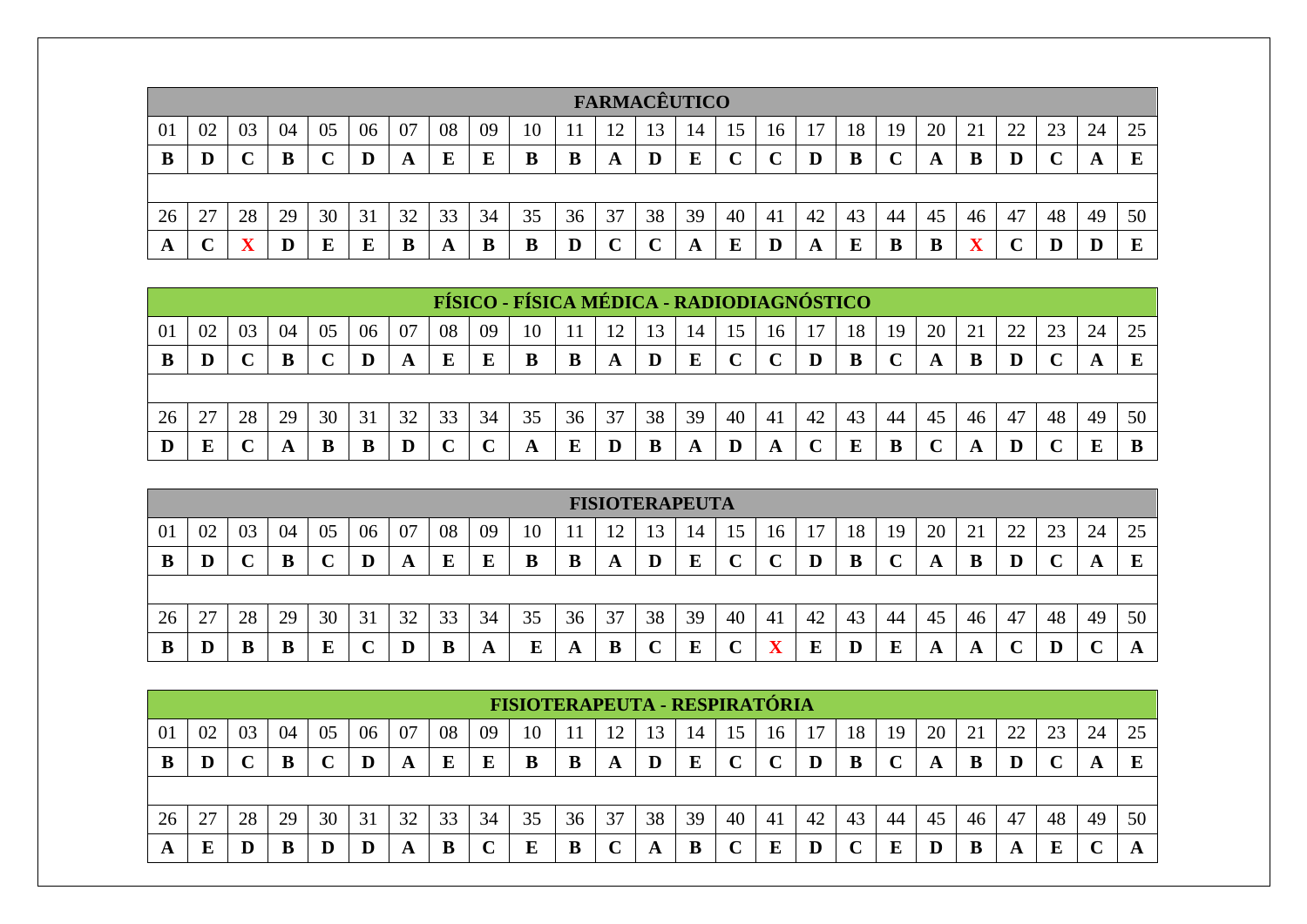|    |    |    |    |    |    |    |    |    | <b>FISIOTERAPEUTA - SAÚDE DA MULHER</b> |    |    |    |    |    |    |    |    |    |    |    |    |    |    |    |
|----|----|----|----|----|----|----|----|----|-----------------------------------------|----|----|----|----|----|----|----|----|----|----|----|----|----|----|----|
| 01 | 02 | 03 | 04 | 05 | 06 | 07 | 08 | 09 | 10                                      |    |    | 13 | 14 | .C | 16 |    | 18 | 19 | 20 |    | 22 | 23 | 24 |    |
|    | D  |    |    |    | D  | A  | E  |    | B                                       | B  | A  |    | E  |    |    |    | B  |    | A  |    | D  |    |    |    |
|    |    |    |    |    |    |    |    |    |                                         |    |    |    |    |    |    |    |    |    |    |    |    |    |    |    |
| 26 | 27 | 28 | 29 | 30 | 31 | 32 | 33 | 34 | 35                                      | 36 | 37 | 38 | 39 | 40 | 41 | 42 | 43 | 44 | 45 | 46 | 47 | 48 | 49 | 50 |
|    | E  |    |    |    | A  |    |    |    | E                                       | A  | ╰  |    |    |    |    |    |    | B  | A  |    |    |    |    |    |

|    |    |    |    |    |    |    |    |    | FISIOTERAPEUTA - TERAPIA INTENSIVA |    |    |    |    |    |    |    |    |     |    |    |    |    |    |    |
|----|----|----|----|----|----|----|----|----|------------------------------------|----|----|----|----|----|----|----|----|-----|----|----|----|----|----|----|
| 01 | 02 | 03 | 04 | 05 | 06 | 07 | 08 | 09 | 10                                 |    |    |    | 14 |    |    |    |    | 19  | 20 | 21 | 22 | 23 | 24 | 25 |
| В  | D  |    | B  |    | D  | A  | E  | Е  | B                                  | В  | A  |    |    |    |    | D  | B  |     | A  | B  |    |    |    |    |
|    |    |    |    |    |    |    |    |    |                                    |    |    |    |    |    |    |    |    |     |    |    |    |    |    |    |
|    |    |    |    |    |    |    |    |    |                                    |    |    |    |    |    |    |    |    |     |    |    |    |    |    |    |
| 26 | 27 | 28 | 29 | 30 | 31 | 32 | 33 | 34 | 35                                 | 36 | 37 | 38 | 39 | 40 | 41 | 42 | 43 | -44 | 45 | 46 | 47 | 48 | 49 | 50 |

|    |    |    |    |    |    |    |    |    | FISIOTERAPEUTA - TERAPIA INTENSIVA NEONATAL |    |    |    |    |    |             |    |    |    |    |    |    |    |    |    |
|----|----|----|----|----|----|----|----|----|---------------------------------------------|----|----|----|----|----|-------------|----|----|----|----|----|----|----|----|----|
| 01 | 02 | 03 | 04 | 05 | 06 | 07 | 08 | 09 | 10                                          |    |    |    | 14 |    | 16          |    | 18 | 19 | 20 | 21 | 22 | 23 | 24 | 25 |
|    | D  |    | B  |    | D  | A  | E  |    |                                             |    | A  | D  | E  |    | $\mathbf C$ | D  | B  |    | A  | В  |    |    |    |    |
|    |    |    |    |    |    |    |    |    |                                             |    |    |    |    |    |             |    |    |    |    |    |    |    |    |    |
| 26 | 27 | 28 | 29 | 30 | 31 | 32 | 33 | 34 | 35                                          | 36 | 37 | 38 | 39 | 40 | 41          | 42 | 43 | 44 | 45 | 46 | 47 | 48 | 49 | 50 |
| A  |    |    |    |    |    | A  | B  |    |                                             |    | В  |    | E  |    | A           |    |    | B  |    |    |    |    |    |    |

|              |    |    |    |    |    |    |    |    |    |    |    | <b>FONOAUDIÓLOGO</b> |    |    |    |    |    |    |    |            |    |    |    |    |
|--------------|----|----|----|----|----|----|----|----|----|----|----|----------------------|----|----|----|----|----|----|----|------------|----|----|----|----|
| <sup>0</sup> | 02 | 03 | 04 | 05 | 06 | 07 | 08 | 09 | 10 |    |    |                      | 14 |    | 16 | 7  | 18 | 19 | 20 | $\angle$ ! |    | 23 | 24 | 25 |
| в            |    |    |    |    |    | A  | E  |    | В  | В  | A  | D                    | E  |    |    |    | B  |    | A  | В          | D  |    | A  | ய  |
|              |    |    |    |    |    |    |    |    |    |    |    |                      |    |    |    |    |    |    |    |            |    |    |    |    |
| 26           | 27 | 28 | 29 | 30 | 31 | 32 | 33 | 34 | 35 | 36 | 37 | 38                   | 39 | 40 | 41 | 42 | 43 | 44 | 45 | 46         | 47 | 48 | 49 | 50 |
| A            |    |    |    |    |    |    |    |    |    | A  | B  | r,                   | ີ  |    | A  |    | E  |    |    |            | ັ  |    | B  | A  |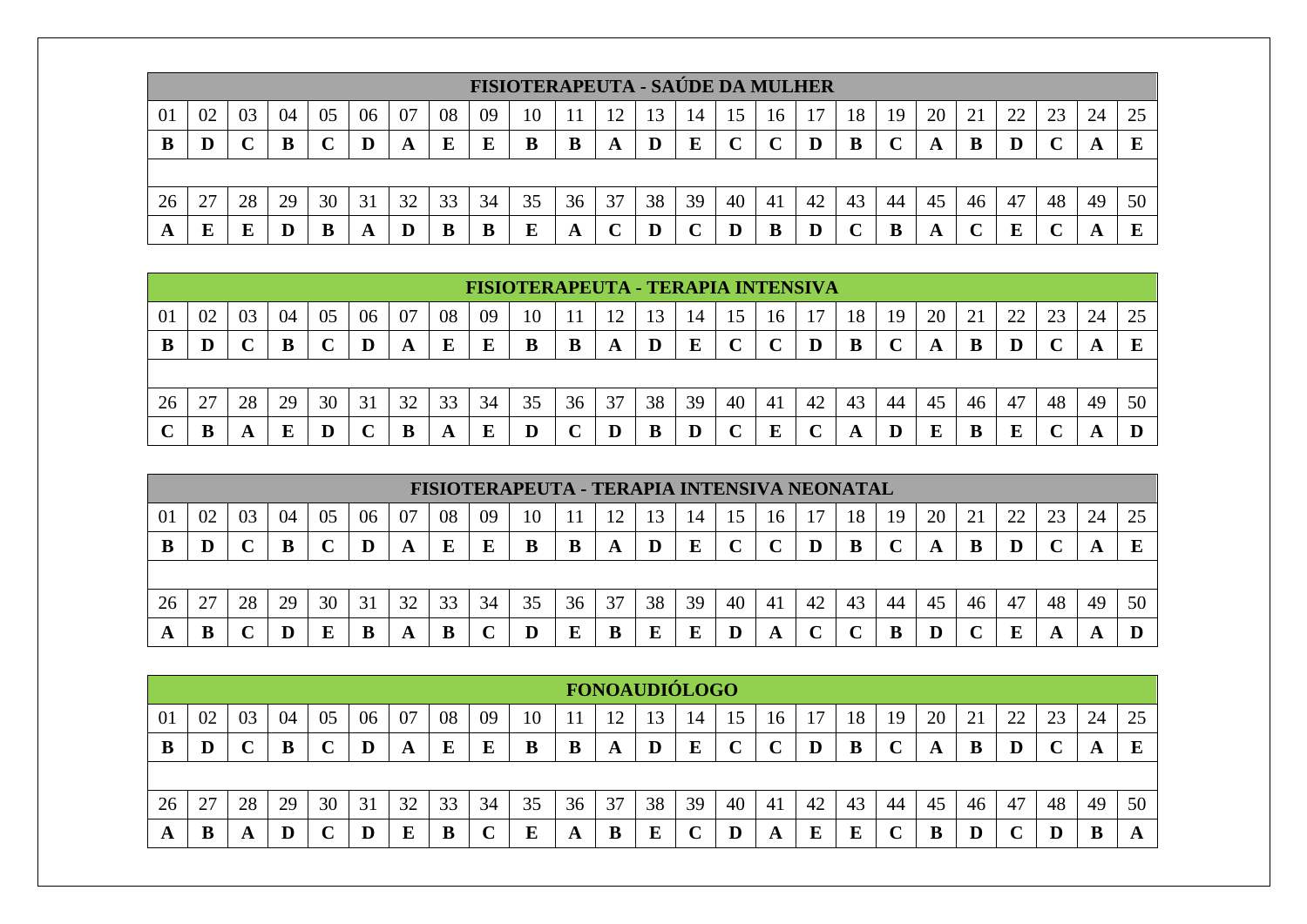|    |                                                            |    |    |    |    |    |    |    |    |    |    |    | <b>NUTRICIONISTA</b> |    |    |     |    |    |    |    |    |    |    |    |
|----|------------------------------------------------------------|----|----|----|----|----|----|----|----|----|----|----|----------------------|----|----|-----|----|----|----|----|----|----|----|----|
| 01 | 02                                                         | 03 | 04 | 05 | 06 | 07 | 08 | 09 | 10 |    |    | 13 | 14                   | .C | 10 |     | 18 | 19 | 20 | 21 | 22 | 23 | 24 | 25 |
| B  | E<br>$\bf{E}$<br>E<br>В<br>В<br>B<br>D<br>A<br>A<br>A<br>A |    |    |    |    |    |    |    |    |    |    |    |                      |    |    |     |    |    |    |    |    |    |    |    |
|    |                                                            |    |    |    |    |    |    |    |    |    |    |    |                      |    |    |     |    |    |    |    |    |    |    |    |
| 26 | 27                                                         | 28 | 29 | 30 | 31 | 32 | 33 | 34 | 35 | 36 | 37 | 38 | 39                   | 40 | 41 | -42 | 43 | 44 | 45 | 46 | 47 | 48 | 49 | 50 |
| B  |                                                            |    | A  |    | E  |    | B  |    |    |    | ֊  | B  | A                    |    |    |     | A  |    | B  |    | D  |    |    |    |

|    |                                                                                        |    |    |    |    |    |    |    |           |    |               | <b>PEDAGOGO</b> |    |    |         |    |          |    |    |    |    |    |    |    |
|----|----------------------------------------------------------------------------------------|----|----|----|----|----|----|----|-----------|----|---------------|-----------------|----|----|---------|----|----------|----|----|----|----|----|----|----|
| 01 | 02                                                                                     | 03 | 04 | 05 | 06 | 07 | 08 | 09 | 10        |    | ┸ <del></del> |                 | 14 |    | 16      |    | 18       | 19 | 20 | 21 | 22 | 23 | 24 | 25 |
| B  | E<br>B<br>E<br>B<br>B<br>E<br>D<br>E<br>B<br>B<br>D<br>D<br>A<br>A<br>A<br>A<br>╰<br>ັ |    |    |    |    |    |    |    |           |    |               |                 |    |    |         |    |          |    |    |    |    |    |    |    |
|    |                                                                                        |    |    |    |    |    |    |    |           |    |               |                 |    |    |         |    |          |    |    |    |    |    |    |    |
| 26 | 27                                                                                     | 28 | 29 | 30 | 31 | 32 | 33 | 34 | 35        | 36 | 37            | 38              | 39 | 40 | 41      | 42 | 43       | 44 | 45 | 46 | 47 | 48 | 49 | 50 |
| E  | Ε                                                                                      | В  |    |    | ັ  |    | A  | A  | ${\bf D}$ |    | B             | A               | B  |    | $\bf D$ | A  | $\bf{D}$ | D  | E  |    |    |    |    | A  |

|    |                                                               |    |    |    |    |    |    |    | PROFISSIONAL DE EDUCAÇÃO FÍSICA |    |    |    |    |    |    |    |    |    |    |    |    |    |    |    |
|----|---------------------------------------------------------------|----|----|----|----|----|----|----|---------------------------------|----|----|----|----|----|----|----|----|----|----|----|----|----|----|----|
| 01 | 02                                                            | 03 | 04 | 05 | 06 | 07 | 08 | 09 | 10                              |    |    | 13 | 14 | 15 | 16 |    | 18 | 19 | 20 |    |    | 23 | 24 |    |
| B  | E<br>E<br>B<br>B<br>В<br>B<br>D<br>D<br>D<br>D<br>A<br>A<br>A |    |    |    |    |    |    |    |                                 |    |    |    |    |    |    |    |    |    |    |    |    |    |    |    |
|    |                                                               |    |    |    |    |    |    |    |                                 |    |    |    |    |    |    |    |    |    |    |    |    |    |    |    |
| 26 |                                                               | 28 | 29 | 30 | 31 | 32 | 33 | 34 | 35                              | 36 | 37 | 38 | 39 | 40 | 41 | 42 | 43 | 44 | 45 | 46 | 47 | 48 | 49 | 50 |
|    | A                                                             |    |    |    |    |    | A  | A  | B                               |    | A  | В  |    |    | E  | A  |    |    |    |    |    |    |    |    |

|    |                                                                         |    |    |    |    |    |    |    | PSICÓLOGO - ÁREA HOSPITALAR |    |    |    |    |    |    |    |    |    |    |    |    |    |    |    |
|----|-------------------------------------------------------------------------|----|----|----|----|----|----|----|-----------------------------|----|----|----|----|----|----|----|----|----|----|----|----|----|----|----|
| 01 | 02                                                                      | 03 | 04 | 05 | 06 | 07 | 08 | 09 | 10                          |    |    |    | 14 | 15 | 16 |    | 18 | 19 | 20 |    | 22 | 23 | 24 | 25 |
| В  | $\mathbf C$<br>E<br>E<br>B<br>Е<br>D<br>B<br>D<br>B<br>D<br>A<br>A<br>A |    |    |    |    |    |    |    |                             |    |    |    |    |    |    |    |    |    |    |    |    |    |    |    |
|    |                                                                         |    |    |    |    |    |    |    |                             |    |    |    |    |    |    |    |    |    |    |    |    |    |    |    |
| 26 | 27                                                                      | 28 | 29 | 30 | 31 | 32 | 33 | 34 | 35                          | 36 | 37 | 38 | 39 | 40 | 41 | 42 | 43 | 44 | 45 | 46 | 47 | 48 | 49 | 50 |
| A  |                                                                         |    | A  |    |    |    | Е  |    | A                           |    |    |    |    |    | D  |    |    | A  | B  |    |    |    |    |    |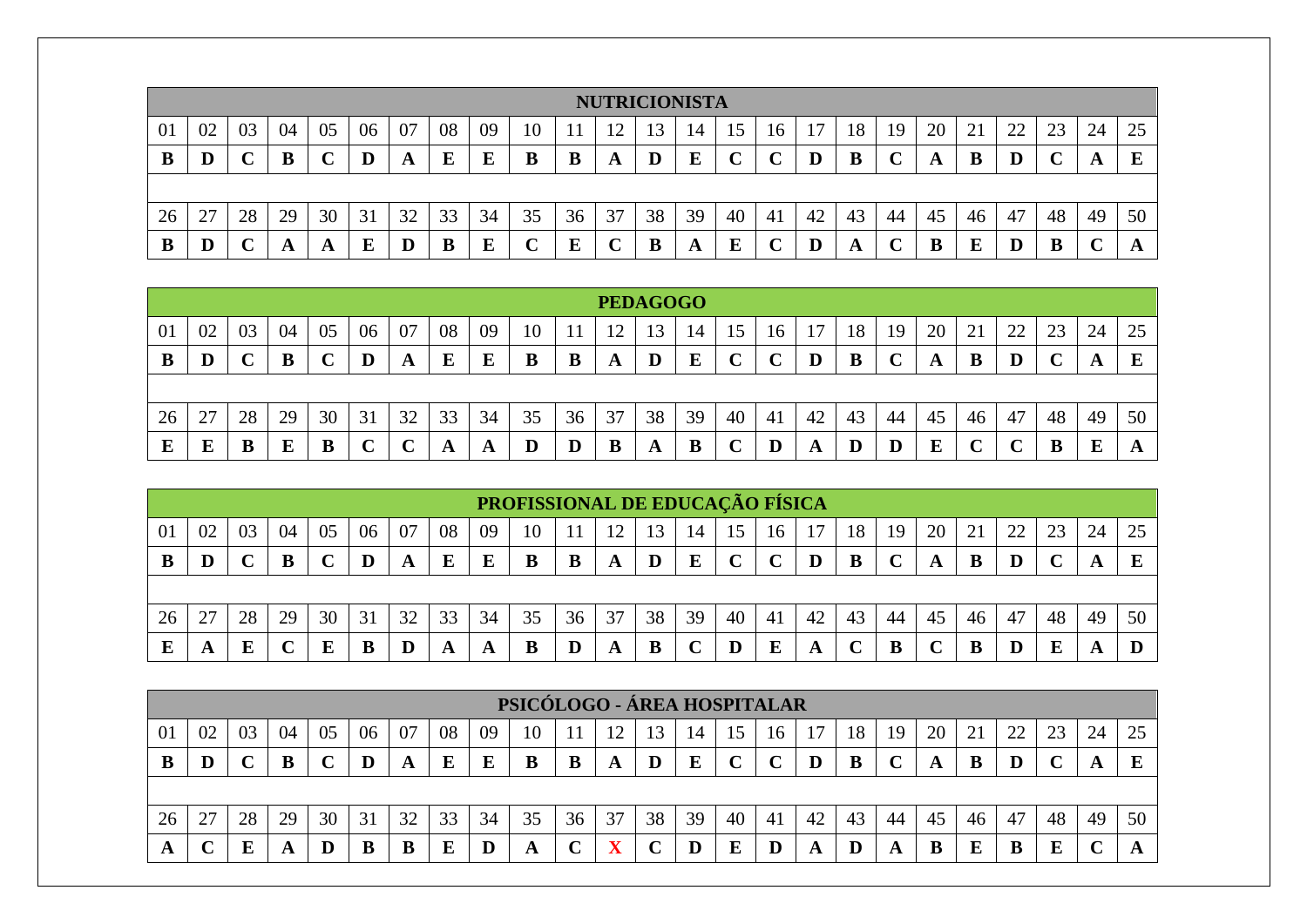|    |                                                                                                                          |    |    |    |    |    |    |    | PSICÓLOGO - ÁREA ORGANIZACIONAL |    |    |    |    |    |    |    |    |    |    |    |             |    |    |        |
|----|--------------------------------------------------------------------------------------------------------------------------|----|----|----|----|----|----|----|---------------------------------|----|----|----|----|----|----|----|----|----|----|----|-------------|----|----|--------|
| 01 | 25<br>08<br>24<br>02<br>07<br>09<br>20<br>10<br>13<br>18<br>03<br>06<br>04<br>05<br>19<br>16<br>15<br>14<br>$\mathbf{C}$ |    |    |    |    |    |    |    |                                 |    |    |    |    |    |    |    |    |    |    |    |             |    |    |        |
|    | D                                                                                                                        |    | B  |    |    | A  | E  |    | B                               | B  | A  | D  | E  |    |    |    | B  |    |    | в  | D           |    | A  |        |
|    |                                                                                                                          |    |    |    |    |    |    |    |                                 |    |    |    |    |    |    |    |    |    |    |    |             |    |    |        |
| 26 | 27                                                                                                                       | 28 | 29 | 30 | 31 | 32 | 33 | 34 | 35                              | 36 | 37 | 38 | 39 | 40 | 41 | 42 | 43 | 44 | 45 | 46 | 47          | 48 | 49 | 50     |
|    |                                                                                                                          | A  | A  | A  |    |    | E  |    | A                               | B  | B  | Ε  | E  |    |    |    |    | в  | D  | Ð  | $\mathbf C$ |    | A  | $\sim$ |

|    |                                                                                        |    |    |    |    |    |              |    | <b>TECNÓLOGO EM RADIOLOGIA</b> |    |                      |    |         |    |    |    |    |     |    |    |    |    |    |    |
|----|----------------------------------------------------------------------------------------|----|----|----|----|----|--------------|----|--------------------------------|----|----------------------|----|---------|----|----|----|----|-----|----|----|----|----|----|----|
| 01 | 02                                                                                     | 03 | 04 | 05 | 06 | 07 | 08           | 09 | 10                             |    | 12<br>$\overline{1}$ |    | 14      |    | 16 |    | 18 | 19  | 20 | 21 | 22 | 23 | 24 | 25 |
| В  | E<br>D<br>E<br>B<br>E<br>B<br>B<br>E<br>D<br>D<br>B<br>D<br>В<br>D<br>A<br>A<br>A<br>A |    |    |    |    |    |              |    |                                |    |                      |    |         |    |    |    |    |     |    |    |    |    |    |    |
|    |                                                                                        |    |    |    |    |    |              |    |                                |    |                      |    |         |    |    |    |    |     |    |    |    |    |    |    |
| 26 | 27                                                                                     | 28 | 29 | 30 | 31 | 32 | 33           | 34 | 35                             | 36 | 37                   | 38 | 39      | 40 | 41 | 42 | 43 | -44 | 45 | 46 | 47 | 48 | 49 | 50 |
| B  |                                                                                        |    |    |    | В  |    | $\mathbf{C}$ | A  | D                              | A  | D                    | D  | $\bf D$ | B  |    | В  | B  |     | E  | D  | o  |    | A  |    |

|    |    |    |    |    |    |    |    |    |    |    |    | <b>TERAPEUTA OCUPACIONAL</b> |    |    |    |    |    |    |    |    |    |    |     |    |
|----|----|----|----|----|----|----|----|----|----|----|----|------------------------------|----|----|----|----|----|----|----|----|----|----|-----|----|
| 01 | 02 | 03 | 04 | 05 | 06 | 07 | 08 | 09 | 10 |    |    | 13                           | 14 | 15 | 16 |    | 18 | 19 | 20 | 21 | 22 | 23 | 24  | 25 |
| B  |    |    | B  |    | D  | A  | E  | E  | В  | B  | A  | D                            | E  |    |    | D  | B  |    | A  | В  | D  |    | £Э. |    |
|    |    |    |    |    |    |    |    |    |    |    |    |                              |    |    |    |    |    |    |    |    |    |    |     |    |
| 26 | 27 | 28 | 29 | 30 | 31 | 32 | 33 | 34 | 35 | 36 | 37 | 38                           | 39 | 40 | 41 | 42 | 43 | 44 | 45 | 46 | 47 | 48 | 49  | 50 |
|    | E  |    | A  |    |    |    |    |    | A  |    | ◡  | B                            | B  | A  | A  |    |    |    | В  |    |    |    |     |    |

 **X = QUESTÃO ANULADA**